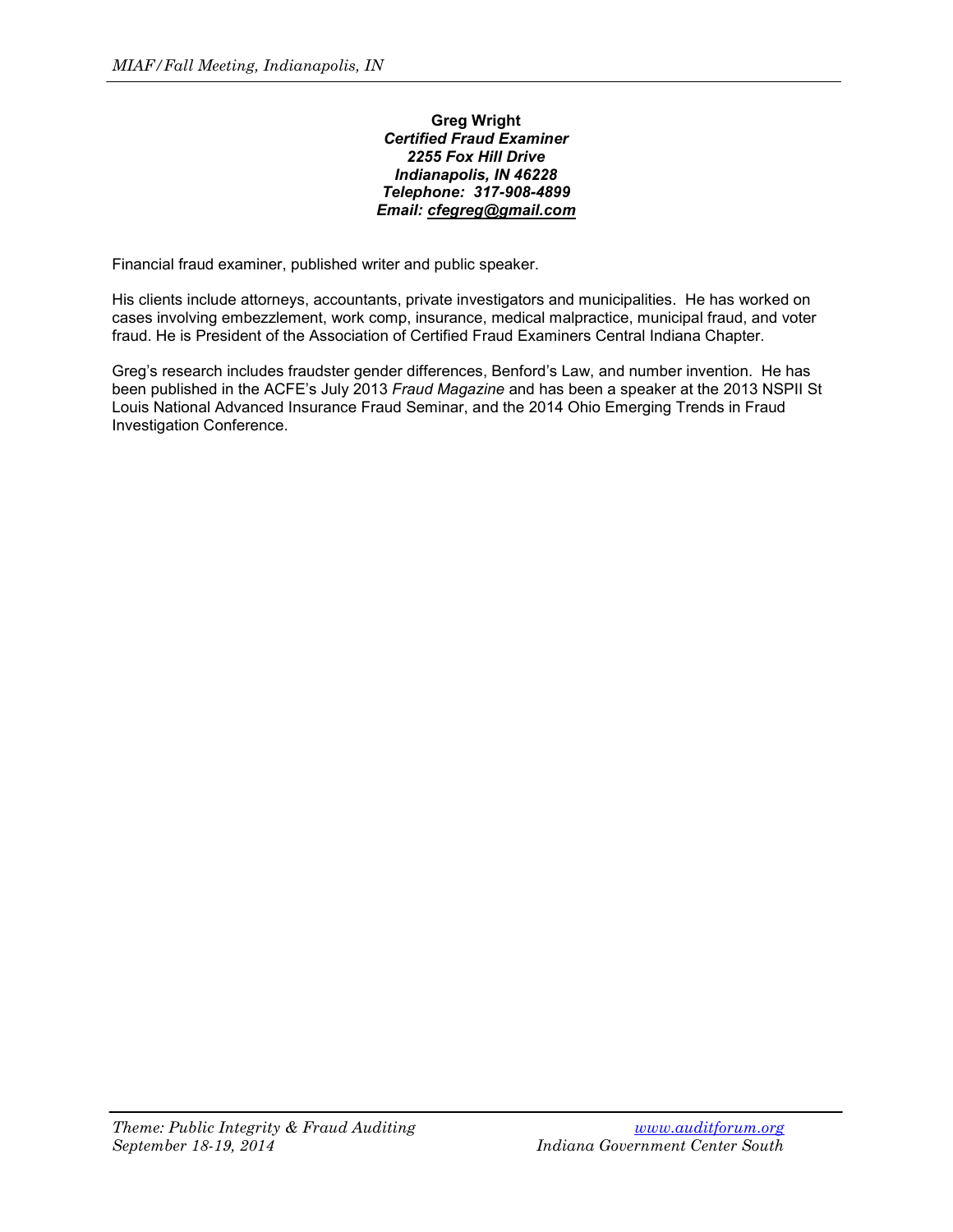## **Mark Mahon** *Supervisory Special Agent Federal Bureau of Investigations – Indianapolis 8825 Nelson B Klein Pkwy Indianapolis, IN 46250 Telephone: 317-845-2440 Email: [Mark.Mahon@ic.fbi.gov](mailto:Mark.Mahon@ic.fbi.gov)*

SSA Mahon joined the FBI in March of 1996 upon completion of a Masters Degree from American University. His first assignment was in the Honolulu Division where he worked in several investigative areas including bank robberies, murder for hire, extortions, and cargo theft. SSA Mahon also worked extensively on an international kidnapping investigation.

In July 2001, SSA Mahon was transferred to the Baltimore Division. SSA Mahon's primary responsibility while at Baltimore was the investigation of child pornography on the internet. SSA Mahon also spent significant time assisting in terrorism investigations in the aftermath of the attacks on September 11, 2001. In 2004, SSA Mahon was promoted to the position of Assistant Legal Attache and assigned to the FBI's office in Bonn, Germany. SSA Mahon primarily handled counter-terrorism and counter-intelligence matters while assigned in Germany.

SSA Mahon transferred to Indianapolis, Indiana in 2007. SSA Mahon supervised the Indianapolis Public Corruption/White Collar Crime squad. In 2011, he took on oversight for the program responsible for the collection of human intelligence and for the program that coordinates surveillance activities. Recently, SSA Mahon has returned to supervise the Public Corruption squad.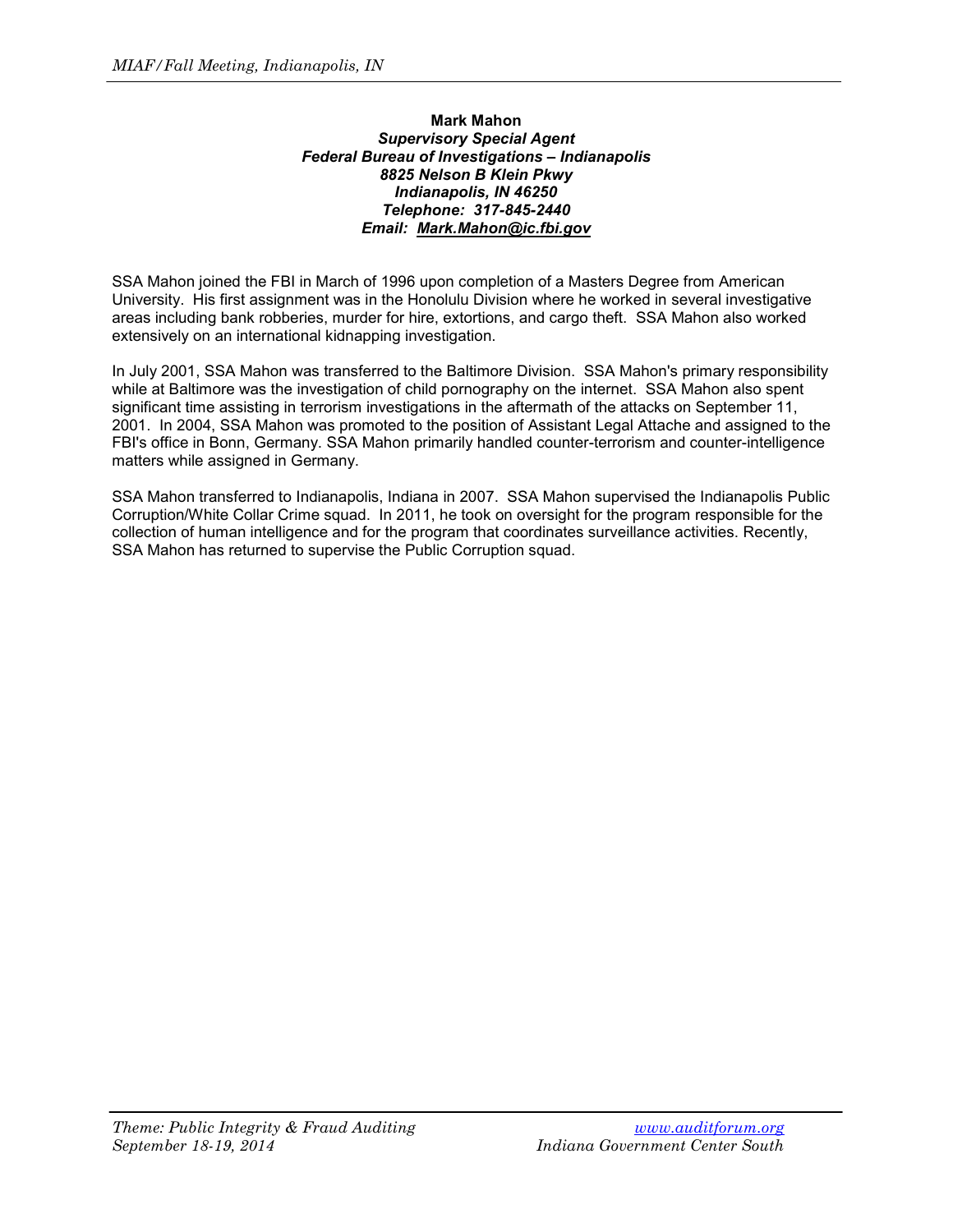## **Doris Anne Sadler** *Public Integrity Outreach Coordinator Office of the Indiana Attorney General 4270 N Meridian Street Indianapolis, IN 46208 Telephone: 317-201-8363 Email: [dorisanne.sadler@atg.in.gov](mailto:dorisanne.sadler@atg.in.gov)*

Doris Anne Sadler is the Public Integrity Outreach Coordinator for the Indiana Attorney General Greg Zoeller. She received her B.A. from Louisiana State University-Shreveport and her Juris Doctor from Rutgers University. Sadler served as a Deputy State Auditor and Legal Counsel under two Indiana Auditors and is the former Clerk of the Courts of Marion County, Indiana.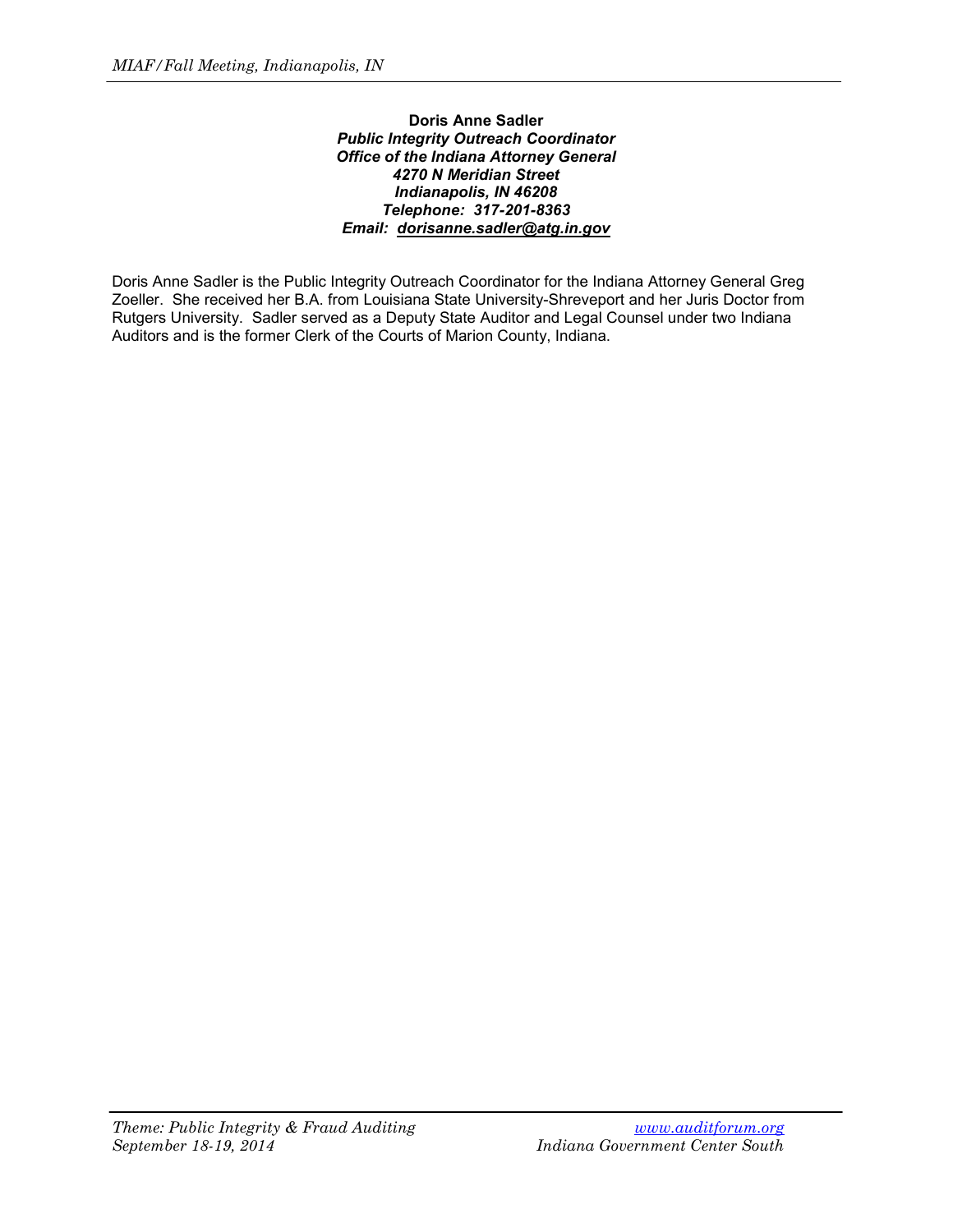## **Paul Joyce** *State Examiner Indiana State Board of Accounts 302 W. Washington Street, Room E418 Indianapolis, IN 46204 Telephone: 317-232-2514 Email: [pjoyce@sboa.in.gov](mailto:pjoyce@sboa.in.gov)*

Indiana Governor Mike Pence appointed Paul Joyce, as the State Examiner for the State Board of Accounts. With the passage of SB 338 in March of 2014, Paul became the First State Examiner in Indiana's history to be appointed by the Governor and confirmed by the Legislature. Paul's appointment as State Examiner is through December 31, 2017.

As State Examiner Paul will coordinate and manage the audits and examinations of over 4,100 state and local governmental entities in Indiana. He brings over 23 years of experience to the position of State Examiner with an extensive background in public service and auditing. He advocates accountability and transparency in government and believes that public service is an obligation and an opportunity for us to work together to make our government more transparent and accountable.

A Certified Public Accountant, Paul's career with the Board of Accounts began in 1990 as an intern. He previously held the position of Deputy State Examiner for the State Board of Accounts. Paul served fourteen years in the field as a field examiner performing local government audits and investigations.

While Deputy State Examiner, Paul oversaw the audits of the BMV (Bureau of Motor Vehicles), PERF (Public Employees Retirement Fund), TRF (Teachers Retirement Fund), CIB (Capital Improvement Board) and the Hoosier Lottery and was the Deputy overseeing the audits of Counties, Schools, and Townships.

Paul interacts on a regular basis with members from the Governor's office, the legislature, Office of Management and Budget, citizens, local government officials, the Inspector General, local state and federal law enforcement agencies, the US Attorney's Office and various county prosecutors in cases involving theft and fraud. He actively participates as a member of the US Attorney's Public Integrity Working Group. The working group is a unique collaborative environment established to allow for greater cooperation between agencies and is designed to facilitate faster, more effective investigations into any allegation of public corruption.

Throughout his career, Paul has given presentations on fraud prevention to various government associations, the Midwest intergovernmental Audit Forum and the Law Enforcement Conference hosted by the US Attorney's Office.

Paul, his wife Vickie and their daughter Danielle make their home in Avon, Indiana.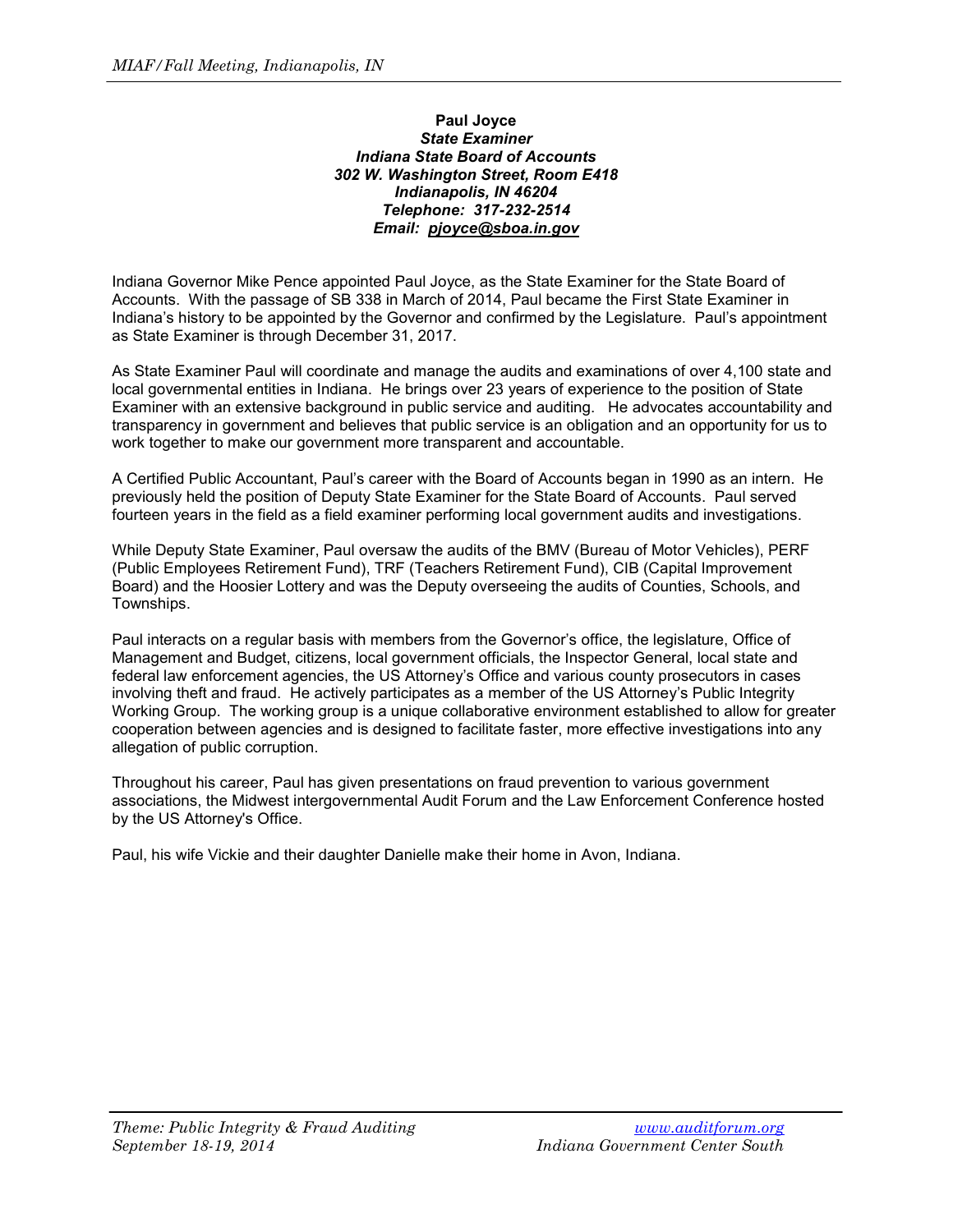## **Calvin Bellamy** *President, Shared Ethics Advisory Commission Partner, Krieg DeVault, LLP 8001 Broadway, Suite 400 Merrillville, IN 46410 Telephone: 219-227-6109 Email: cbellamy@kdlegal.com*

Cal Bellamy, former CEO and Chairman of Bank Calumet and Bank Calumet, Inc., is a Partner within Krieg DeVault's Financial Institutions, Estate Planning and Business Practice Groups. Mr. Bellamy received a Bachelor of Arts degree with highest distinction from Indiana University and received his law degree, cum laude, from the University of Michigan Law School where he was inducted into the Order of the Coif. Mr. Bellamy is one of Northwest Indiana's most active leaders and is involved in numerous community organizations. He has also written numerous articles on constitutional law, business succession planning and banking issues.

# PRACTICE AND INDUSTRY TEAMS

- Business
- Estate Planning and Personal Services
- Financial Institutions
- Municipal and Governmental Law

# REPRESENTATIVE EXPERIENCE

- Represents Illinois-based regional bank on trust and estate administrative issues
- Counsel individuals and both Indiana and Illinois financial institutions in connection with probate, trust reformation and other issues involving individual fiduciary accounts

# EDUCATION

- University of Michigan Law School, Ann Arbor, Michigan (J.D., *with honors*, 1967)
	- Order of the Coif
- Indiana University, Bloomington, Indiana (B.A., *Highest Distinction*, 1964)
	- Honors: Phi Beta Kappa
- University of Delaware, Newark, Delaware (1986)
	- Stonier Graduate School of Banking

#### • BAR & COURT ADMISSIONS

- Illinois, 1969
- Indiana, 1972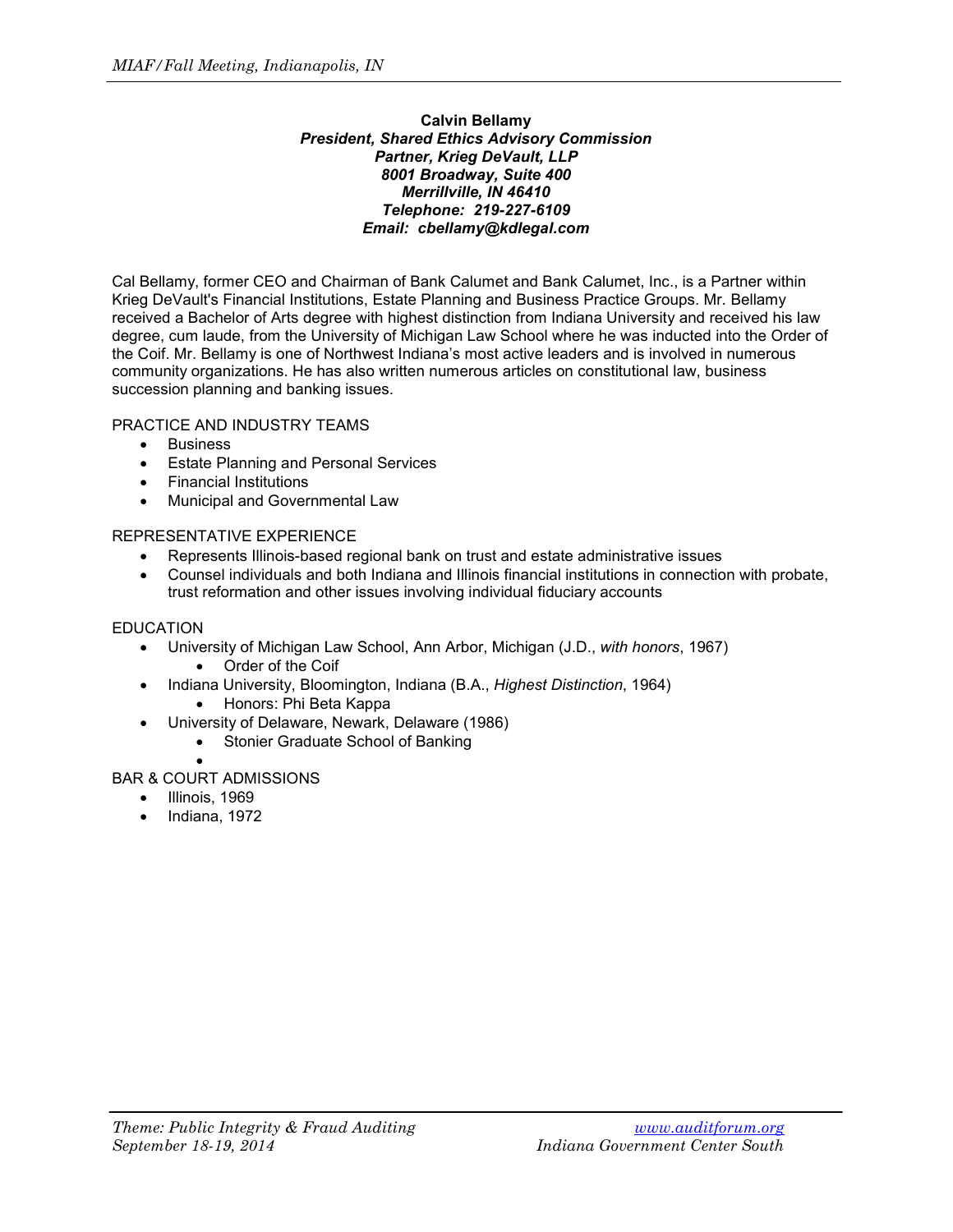## **Andrew Shank** *Senior Trooper Detective Organized Crime and Corruption Unit Indiana State Police 8825 Nelson B. Klein Parkway Indianapolis, IN 46250 Telephone: 317-845-4825 Email: [ashank@isp.in.gov](mailto:ashank@isp.in.gov)*

- Indiana State Trooper since 2001 with first two years worked in northern Lake County (Gary, Hammond, East Chicago)
- Over 100 DUI arrests
- Member of Executive Protection staff for Governor Mitch Daniels
- Detective since 2009
- Assigned to FBI in 2009 as Task Force Officer for white collar crime
- Initially worked mortgage fraud and financial crimes for FBI
- Currently assigned to FBI Public Corruption Squad
- Investigated cases ranging from mortgage fraud, civil rights violations, ponzi schemes, embezzlement, to public corruption

2011 graduate of Indiana University School of Law at Indianapolis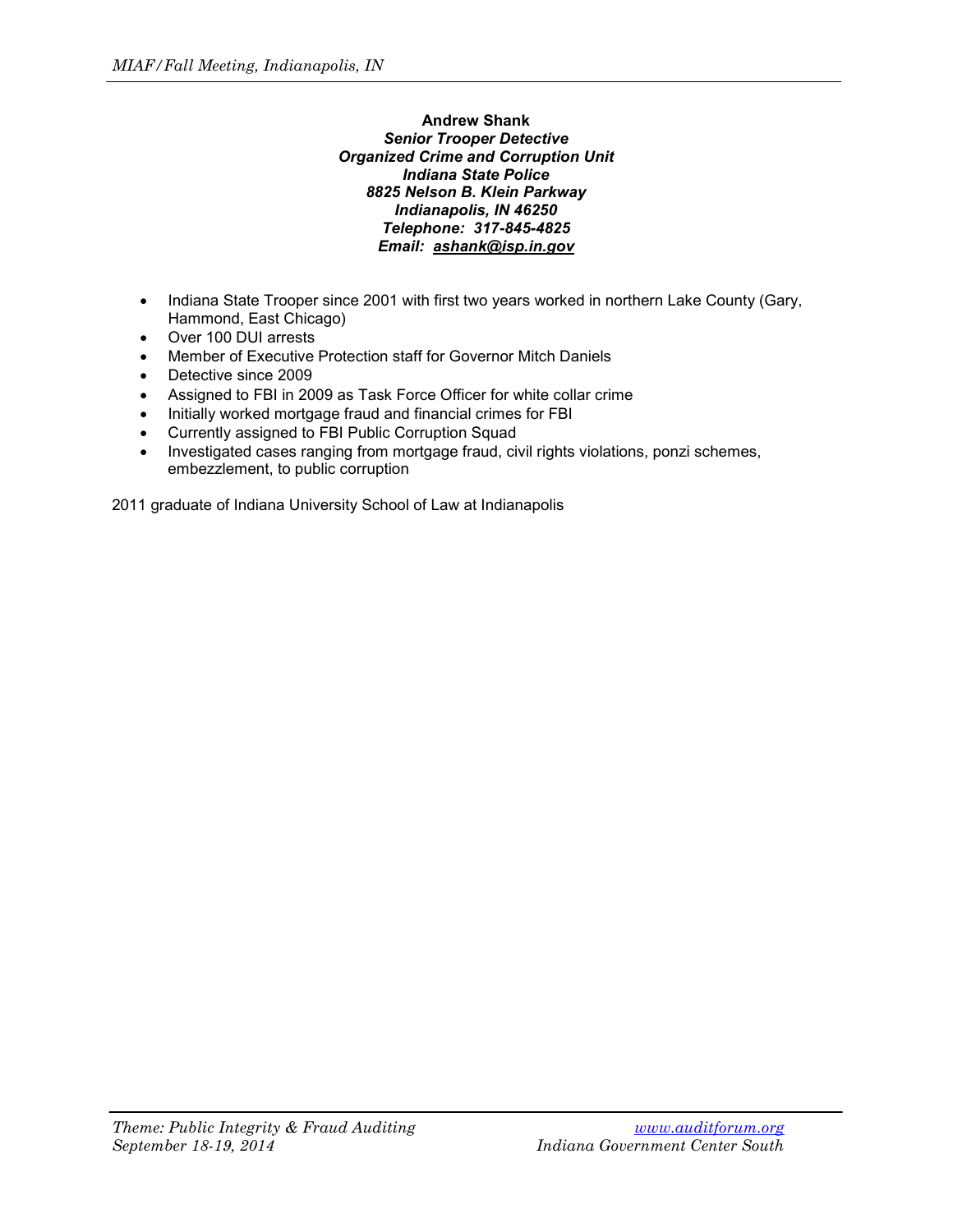## **David N. Powell** *Executive Director Indiana Prosecuting Attorneys Council 302 W. Washington St., Room E205 Indianapolis, IN 46204 Telephone: 317-232-1836 Email: DPowell@ipac.IN.gov*

David N. Powell was appointed Indiana Prosecuting Attorneys Council Executive Director in September 2011. He is a graduate of Indiana University, Bloomington ('78) and Indiana University School of Law – Indianapolis ('81).

After serving on active duty in the United States Air Force as a Judge Advocate for five years, he returned to Greene County, Indiana where he was elected prosecuting attorney ('86). He served as prosecuting attorney for 20 years. Dave's jury trial experience is extensive; he continued his military service by remaining in Air Force Reserves and Indiana Air National Guard. A graduate of the Air War College, Dave retired at the rank of Colonel in June 2011 with 30 years military service.

Dave has served and continues to serve as a director on numerous corporate boards (for-profit and notfor-profit). He is a member of St. Peter's Catholic Church in Linton.

Dave enjoys beef husbandry, forestry, traveling, sports, reading, and small game hunting. He and his wife, Teresa, have two sons, a daughter-in-law and grandson: Andrew D. Powell, MD, wife Nadine Powell and son Grady of Carmel, Indiana and Michael J. Powell, Shanghai, China.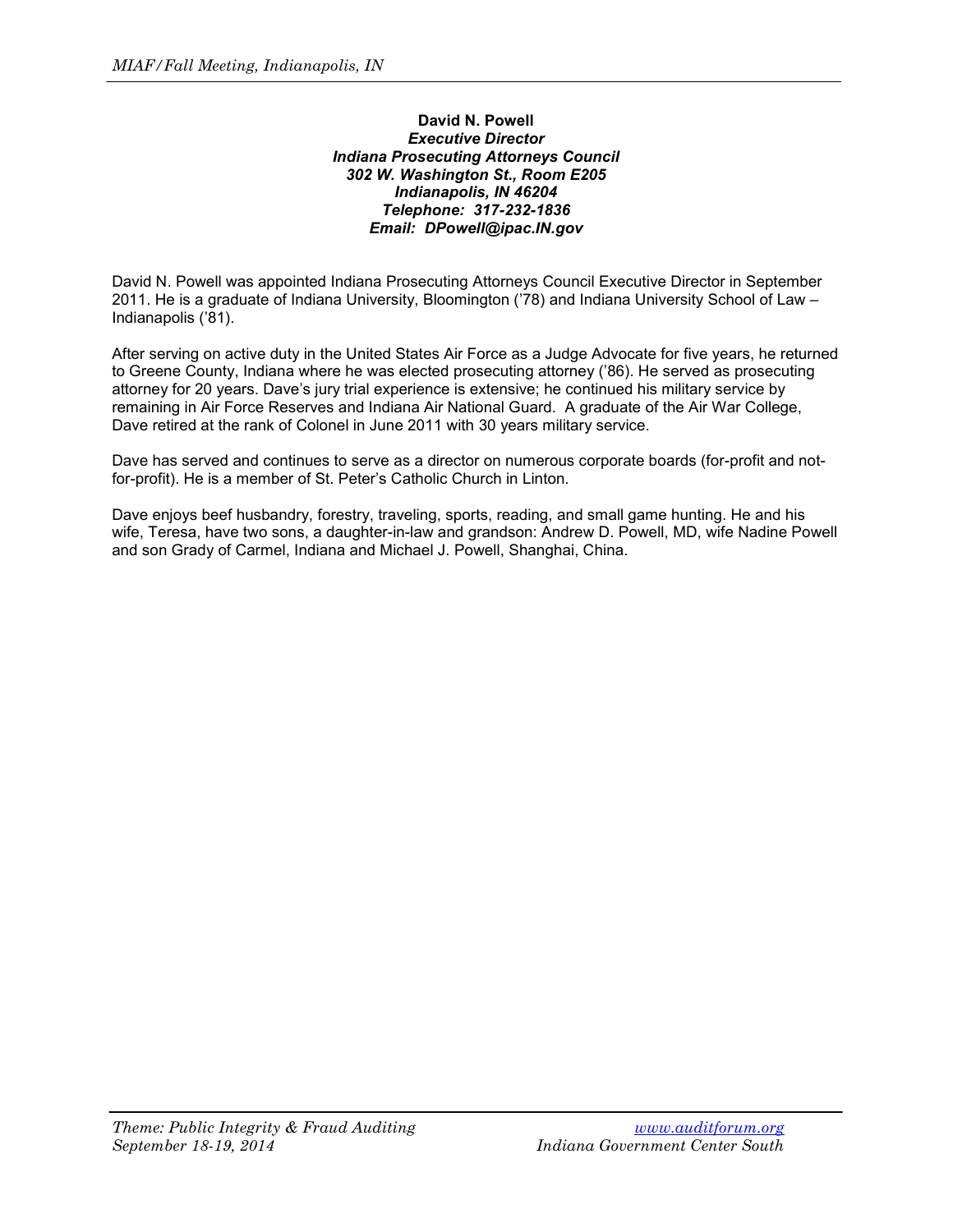**Kurt D. Hammel** *Deputy Attorney General Collections Litigation Office of the Indiana Attorney General 302 West Washington Street IGCS – Fifth Floor Indianapolis, IN 46204 Telephone: 317-232-6526 Email: [kurt.hammel@atg.in.gov](mailto:kurt.hammel@atg.in.gov)*

Kurt Hammel is a Deputy Attorney General in the Collections Section of the Office of the Indiana Attorney General. He works on public corruption cases referred to the office by Indiana State Board of Accounts. Kurt received his undergraduate degree from Purdue University in Creative Writing and his law degree from Indiana University McKinney School of Law.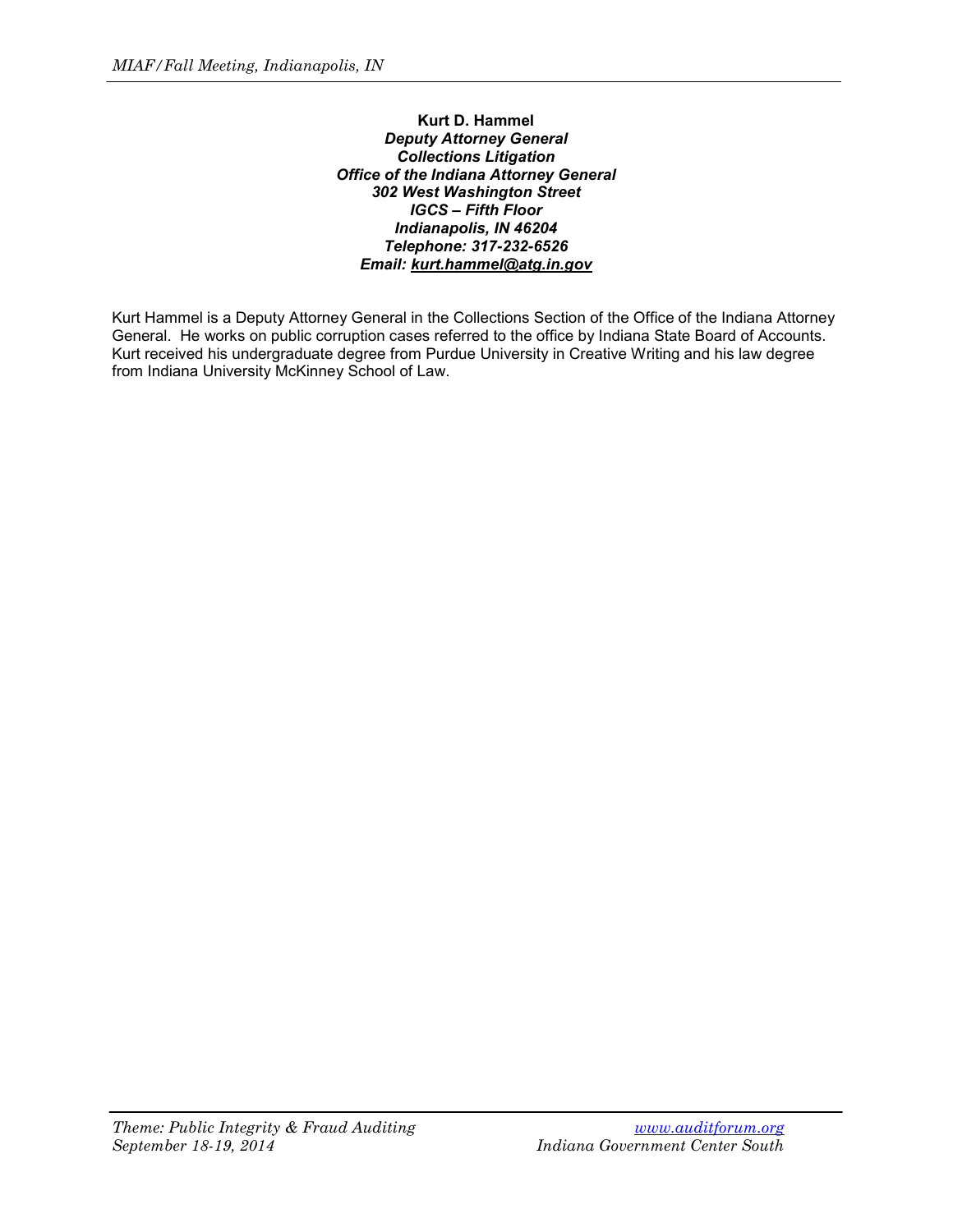## **David Thomas** *Inspector General State of Indiana 315 W. Ohio Street, Room 104 Indianapolis, IN 46202 Telephone: 317-232-3850 Email: dathomas@ig.in.gov*

- David graduated from law school at Indiana University in 1987 and began his law practice until being elected Clay County Prosecutor in 1994.
- He was serving his third term as Prosecutor when he was asked by Governor Daniels to serve as Indiana's first Inspector General.
- David was re-appointed for his third term as Inspector General by Governor Pence in 2013.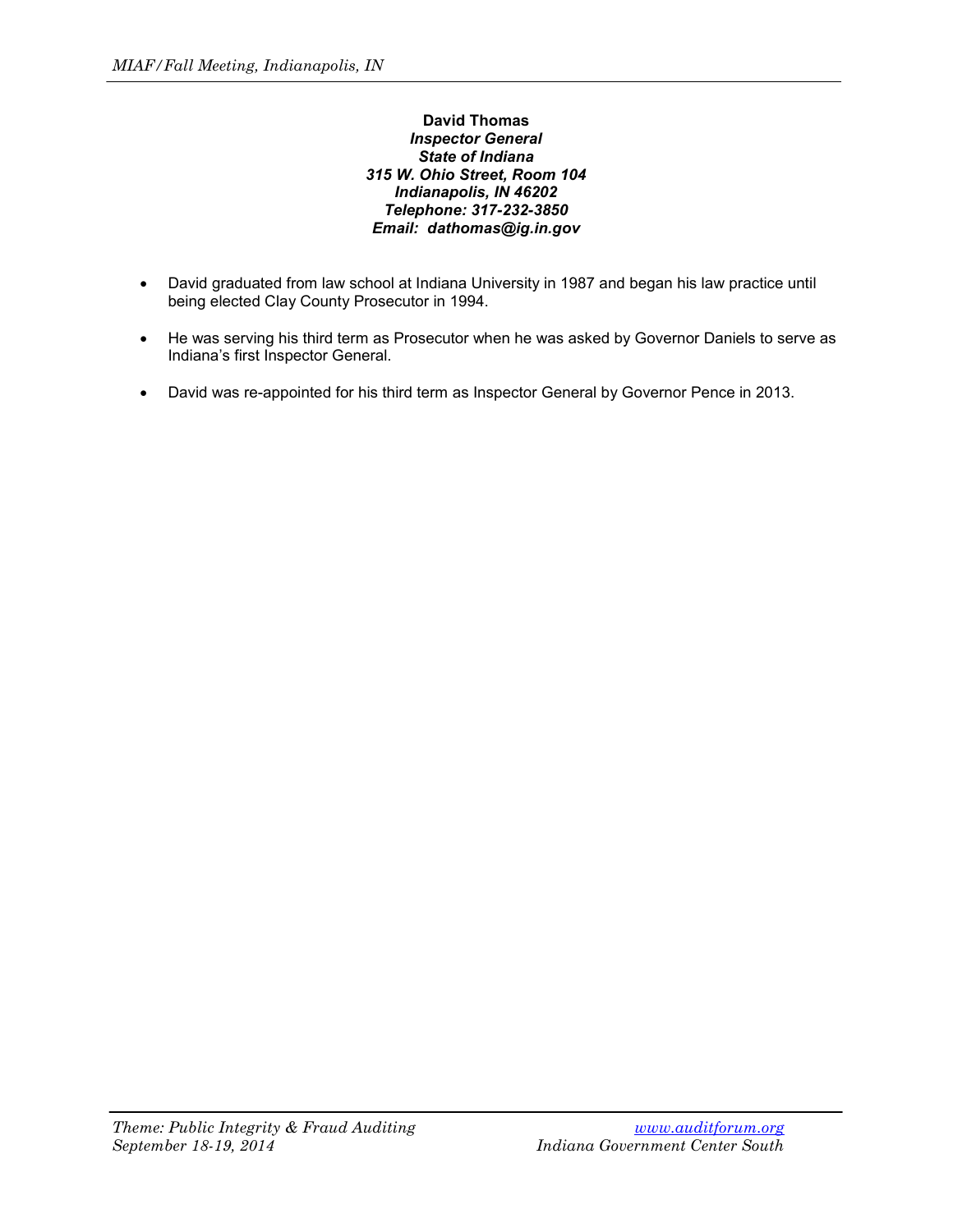### **Cynthia Carrasco** *Executive Director State Ethics Commission State of Indiana 315 W. Ohio Street, Room 104 Indianapolis, IN 46202 Telephone: 317-232-3850 Email: ccarrasco@ig.in.gov*

Cyndi Carrasco is the Executive Director of the Indiana State Ethics Commission. She advises and assists the Commission, a body that issues advice interpreting the Code of Ethics and adjudicates ethics complaints. She also oversees a staff of attorneys who issue advice to state workers and provides legal counsel for all aspects of the office. Ms. Carrasco was appointed to this position in 2007 by Governor Mitch Daniels.

A native of El Paso, Texas, Ms. Carrasco graduated from the University of Texas at El Paso with a Bachelor of Arts degree in Political Science, and earned her Juris Doctor degree from the Indiana University Robert H. McKinney School of Law.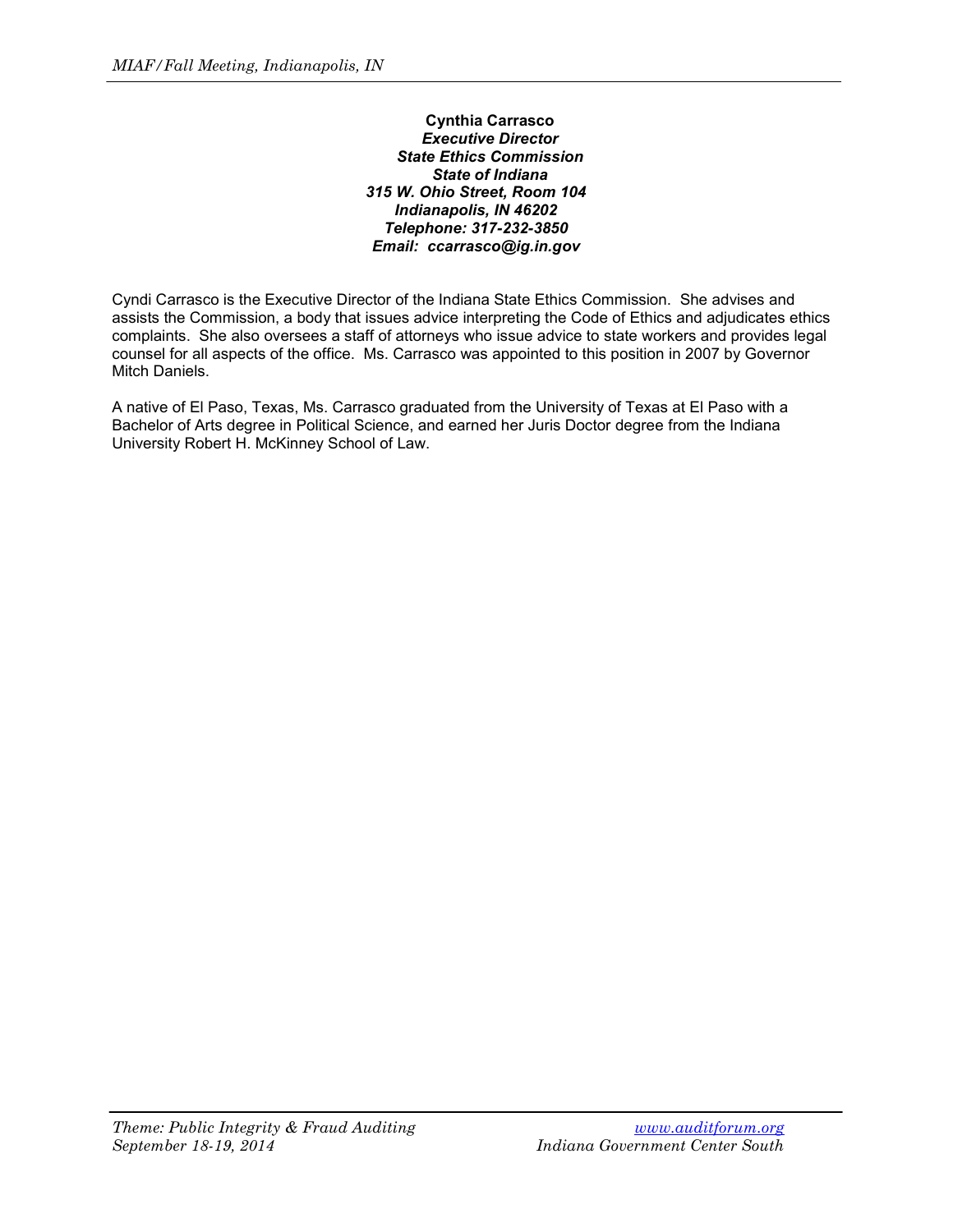## **Timothy Persons** *Chief Scientist Applied Research and Methods U.S. Government Accountability Office 441 G Street, NW Washington, DC 20548 Telephone: 202-512-6522 Email: [personst@gao.gov](mailto:personst@gao.gov)*

Dr. Timothy M. Persons was appointed the Chief Scientist of the United States Government Accountability Office (GAO - the investigative arm of the U.S. Congress) in July of 2008. As such, he is a member of the Senior Executive Service of the U.S. federal government. He is also the Co-Director of GAO's Center for Science, Technology, and Engineering (CSTE), a group of highly specialized scientists, engineers, mathematicians, and information technologists. In these roles he is an expert advisor and chief consultant to the GAO, Congress, and other federal agencies and government programs on cutting-edge science and technology (S&T), key highly-specialized national and international systems, engineering policies, best practices, and original research studies in the fields of engineering, computer, and the physical and biological sciences to ensure efficient, effective, and economical use of science and technology in government programs. He also works with GAO's Chief Technologist to lead the production of Technology Assessments for the U.S. Congress on topics such as additive manufacturing, nanomanufacturing, freshwater conservation technologies, climate engineering technologies, and nextgeneration nuclear detection and non-intrusive imaging systems. Prior to joining GAO, Dr. Persons held key leadership roles in the National Security Community.

Dr. Persons is a 2012 recipient of the Arthur S. Flemming award in recognition of sustained outstanding and meritorious achievement within the U.S. federal government; and a 2012 recipient of GAO's Big Picture Award for significant project achievement involving the ability to look longer, broader, and more strategically at key national or global issues. In 2007, Dr. Persons was awarded a Director of National Intelligence Science and Technology Fellowship focusing on computational imaging systems research. He was also selected as the James Madison University (JMU) Physics Alumnus of 2007. He has also served as a radiation physicist with the University of North Carolina at Chapel Hill. He received his B.Sc. (Physics) from JMU, a M.Sc. (Nuclear Physics) from Emory University, and a M.Sc. (Computer Science) and Ph.D. (Biomedical Engineering) degrees from Wake Forest University. He is a senior member of the Institute for Electrical and Electronic Engineers (IEEE), serves on the World Future Society Global Advisory Council, and has authored or co-authored an array of journal, conference, and technical articles.